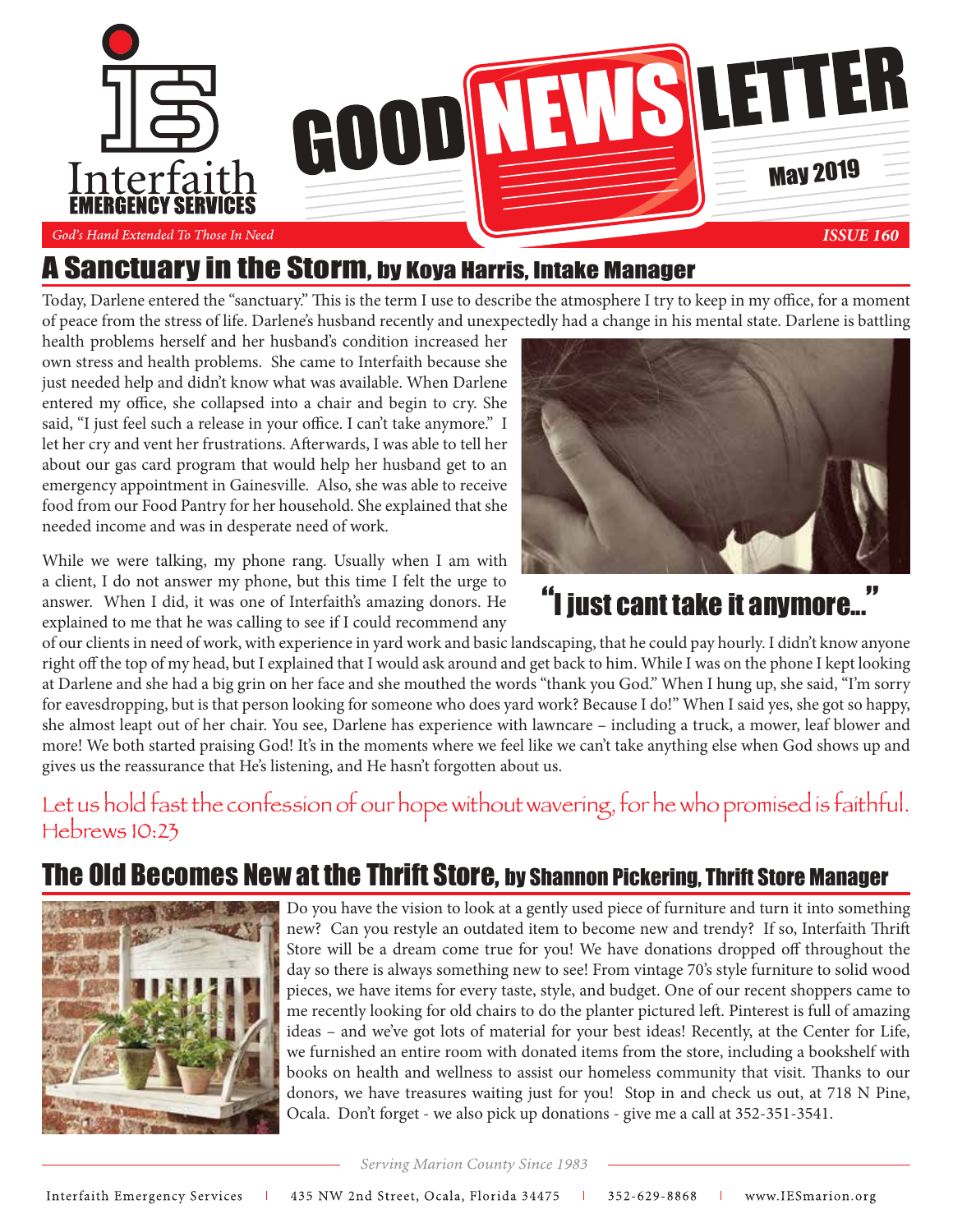# From the Chief Executive Officer: Karla Grimsley



ast month we celebrated our awesome volunteers that are vital to our mission. This month I would like to celebrate some of our other partners that we simply couldn't do without. The one that comes to mind this month is The Letter Carriers Union. These mailmen and women go way above and beyond one Saturday each year to make sure that our food warehouse is well-stocked for the summer months. The food from the Letter Carrier's Food Drive "Stamp Out Hunger" is county-wide drive that sustains us over the next few months and boy does this county step up! For many years, Marion County was number one in the pounds of food collected for counties our size. At its' height, this effort gave us 180,000 pounds of food in one day. Last year was a little lower than normal because some of the marketing materials weren't available to us; mainly those plastic grocery bags that show up in everyone's mailboxes. Thank goodness this year we have bags and they should be hitting mailboxes

by the 2nd week of May. Of course there is much more to this event than what goes on that one day before Mother's Day. There are weeks of planning and all of the added work of delivering the grocery bags and information post cards to EVERY mailbox in the county. There are many logistical challenges. A member of the Marion County Sheriff 's office donates his time that day to transport trailers filled with food to our main warehouse. The United Way steps up and helps us tremendously with marketing to

make sure the word gets out. And then the day of the event volunteers from all over the county show up at the 3 main post offices and help unload the carrier's trucks as they come in. These are partners that we never want to take for granted. So THANK YOU, to all of the letter carriers and a special thanks to Tim Legg who takes the lead in coordinating this event. We also appreciate every household that remembers to leave non-perishable foods by (or in) their mailbox on that sacred Saturday, May 11th. You might even want to leave a nice note on your mailbox to let your carrier know how much they are appreciated! Each one handles hundreds of pounds of food that day in addition to the mail and packages they already handle. What they do is back-breaking and truly selfless. This one day of the year these letter carriers are truly heroes in our county as thousands of families will be helped due to their efforts. God bless everyone involved and don't forget to put your food out!

#### Volunteers Needed!

*We need volunteers for the Letter Carrier's Stamp Out Hunger Event on May 11th. One of the most important positions involves being a driver (with a helper) to pick up food in subdivisions throughout the county. We also need volunteers for 3pm-6pm shifts at Interfaith's Warehouse. For more information about both of these awesome opportunities – please contact Steve at 352- 622-4204 or Steve@iesmarion.org.* 

### Be devoted to one another in love. Honor one another above yourselves. Romans 12:10

### Donors Provide Support for Those In Need, by Michelle Collier, Resident Assistant

First I would like to tell you about Kelsea and her sweet boy Adrian. Kelsea came to our shelter with no job and no daycare for her son. This is so hard for a single parent. Luckily, because of generous donors we were able to provide the funding to pay for Adrian's

daycare so Kelsea could find a job. Today Kelsea is employed, paying her own daycare bill and is signing up for CNA courses to start soon.

Next we have Tammy and Braxxton. Our Director of Ministries, Jessica Rodriguez, met Tammy at Saturday morning Church in the Garden worship. After Jessica heard her story, she invited Tammy into our shelter program. Through our donors and sponsors we were able to supply the funding to have her background check and fingerprinting done. Because of this, Tammy now has been offered a position with the Marion County School Board.

I hope these stories give you some insight of the success that we are seeing day to day with our residents. None of this would be possible without the love and support from our community partners and donors, and the hard work and dedication from our residents. As a shelter staff, we are so proud of the efforts of the residents to be successful by following the program and doing their part. Thank you for helping us help others.



Tammy and Braxxton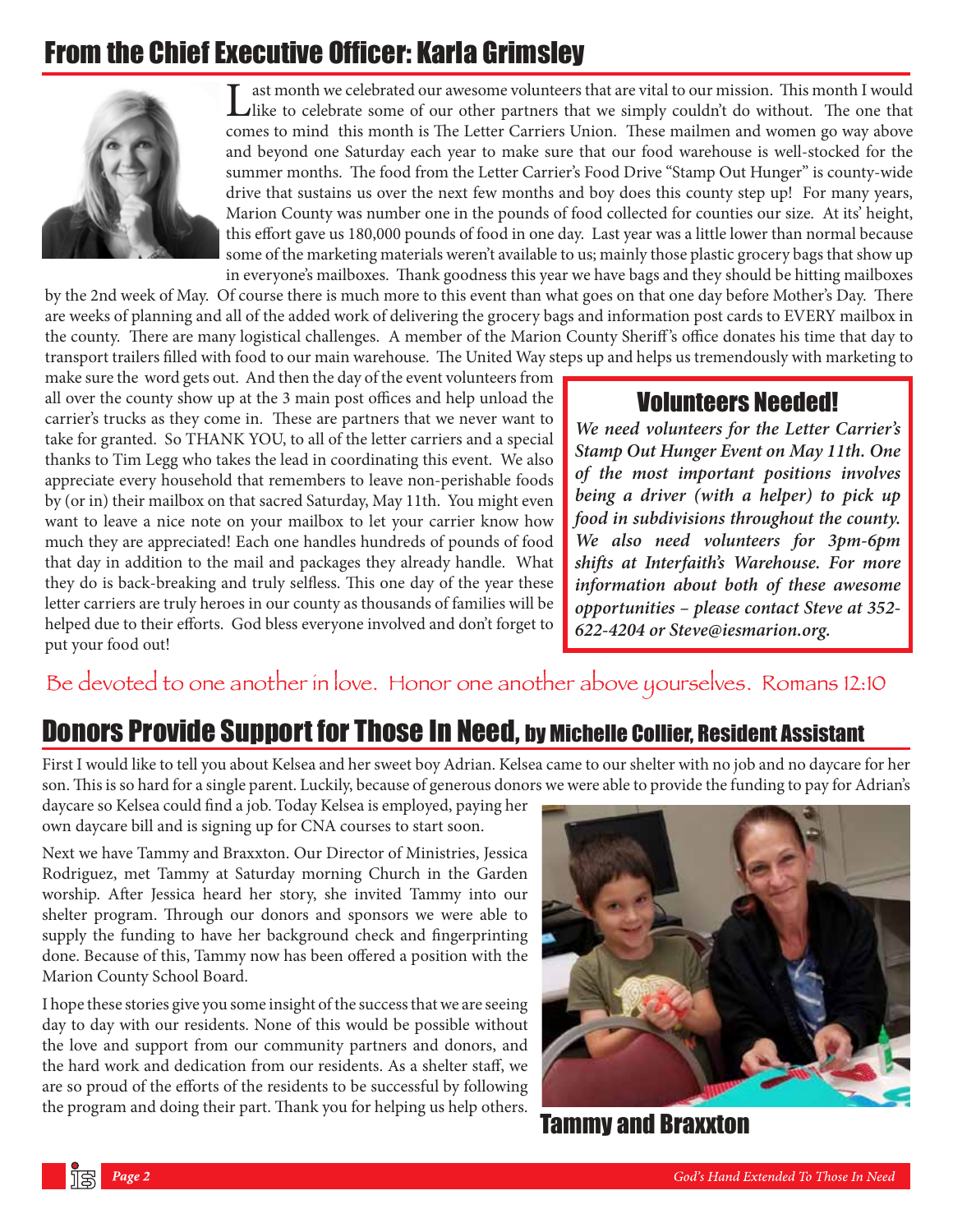# Special Gifts

#### **In MEMORY of:**

David Varner By: Bill and Lois Dolin

Ruth Albright

By: Jean Justice Rex and Christine Molder Pat Bishop Lois Dannels Ann Van Denburgh Gary and Sarah Bemiller Elizabeth and John Earle Betty Williams

Henry E "Chip" Palmer By: Fred and Carolyn Roberts

Bill Shirley Bob Wilton Sally Claybrook By: Ann Van Denburgh

Helen Sullivan By: Theresa Sullivan

Jimmy Smiley By: Ilona Prebianca

Mitchell and Matilda Kuperberg By: Robert Kuperberg

Elsie Dale By: Diane Dale Ulland

Harold Plumley By: Frank and Pamela Stafford

Don James By: Shirley James

Rodney Gause Matthew Fortin By: Tim Shanahan

Robert Weech By: Theresa Weech

Tina Craig Woody and Rita Clymer

### A Special Gift

Give a gift to someone special - an honorary or memorial donation in their name to Interfaith! The person honored (or their family) will receive a letter of acknowledgement. Please contact Kayla at 629-8868 x202 or by email Kayla.Grimsley@ IESmarion.org. Mail donations to PO Box 992, Ocala, FL 34478.

**In HONOR of:**  Bill Stracke By: Patsy and Jack Harward Izu Nwakoby, MD By: Woody and Rita Clymer







# Many Thanks to...

Special thanks for these recent donations of food (in pounds): Small Talk: 123, Palm Cay community: 105, Ocala West Methodist Church: 222, Community Bank: 473, Twilight Cruisers: 342, First Baptist: 523 and Cargill meat packing plant, Dodge City Kansas: 56 pounds of Angus Beef.

> We're so grateful for our partnership with On Top of the World and their Charity Pro-am golf tournament at Candler Hills Golf Club. We received \$45,000 from the tournament! Pictured are Lynette Vermillion and Kenneth Colen from OTOW, Karla Grimsley and two of our Board Members - Nick and Vern.

> Special thanks to Ravi Mathew from NH Jones who raised 300 pounds of hygiene for Interfaith! We love seeing our future leaders get involved in helping their community! (pictured left with volunteer Stephan).

> Special thanks to these amazing restaurants that donated to our Volunteer Appreciation Week in April: Doing Dinner, Pi on Broadway, Sonny BBQ SR200 and Chick Fil A on SR 200. They provided awesome meals for our amazing volunteers! We also couldn't do this great week of appreciation without Craig and Mike of Freedom Health! Their support of Interfaith provides funding for Volunteer Week, and saves our donation dollars for those in need! Finally, we'd like to thank long time donors, Steve Hawter and the Twilight Cruisers for stopping by with some of their classic cars! We love our partners! (Twilight Cruisers pictured left).

### Amazon Shopping Makes us SMILE

Want to support Interfaith while you shop? Using the link below, when you make a purchase on Amazon, a portion of the proceeds goes to Interfaith! You can make us your designated charity of choice! And dont worry - there's no price difference if you use the link! It's a win win!

*www. smile.amazon.com/ch/59-2349840*

# From Our Website:

*"My daughter and I are sleeping in my car. I don't know what to do to get back to a life before we lost our home. Please help."*

Susan reached out to Interfaith through our website. Thanks to donors like you, our Shelter Staff is here, and able to admit her and her daughter to our shelter, where they are safe and on a road to rebuilding their lives. Your donations make a difference in the lives of others! Thank you!